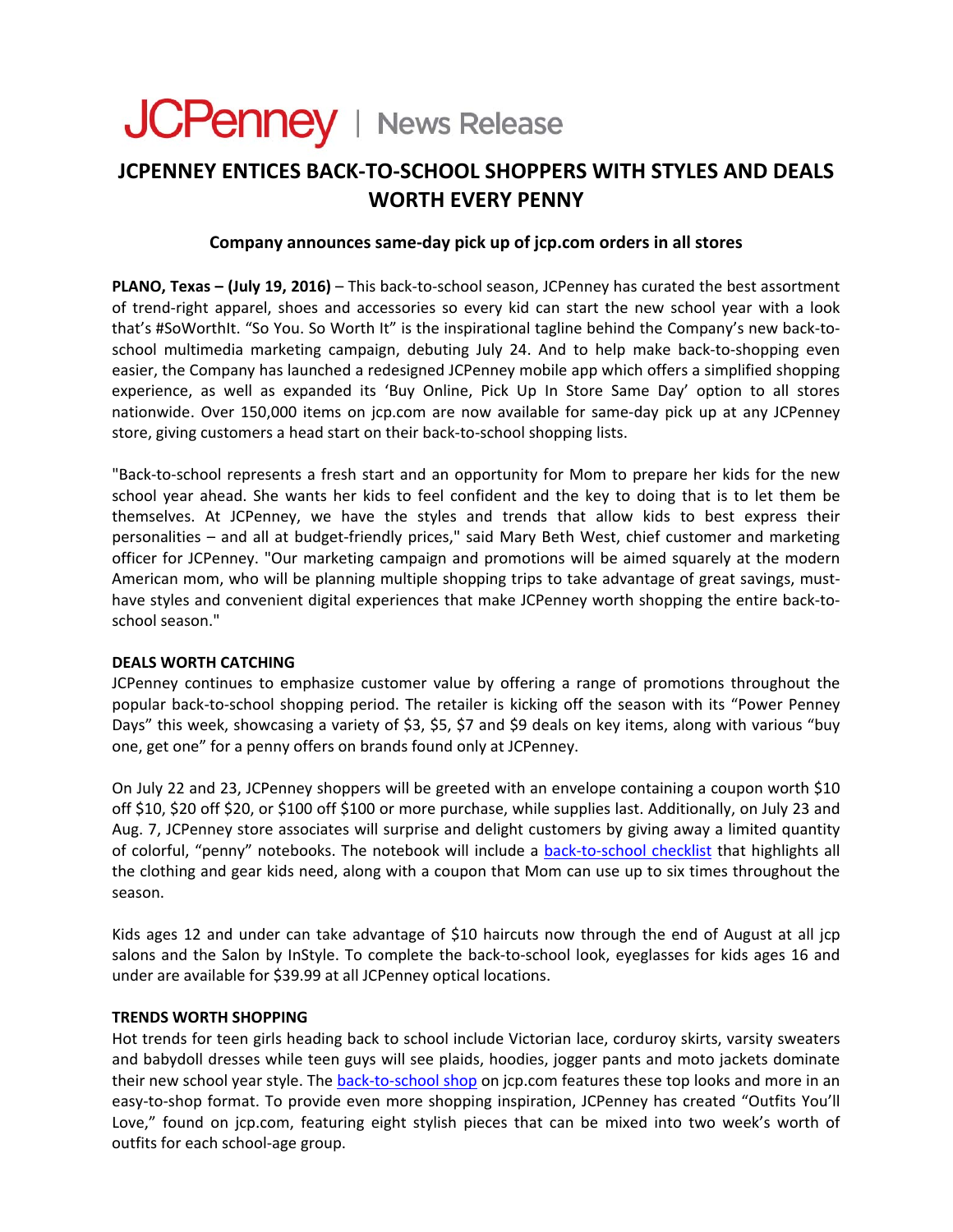JCPenney is the ultimate shopping destination when it comes to back‐to‐school trends, with the styles and brands that students want and the quality and value Moms deem #SoWorthIt. Here are just a few examples:

- **Denim must‐haves:** A new school year is synonymous with a new pair of jeans and JCPenney has the latest denim trends including flare, skinny, destructed, high‐waisted, patchwork and jegging to get the school year started in style. With top brands such as Levi's<sup>®</sup>, The Original Arizona Jean Company® and Total Girl®, kids and teens will find the brands, sizes and fashion to fit their personalities.
- **Always active:** For kiddos on the move, JCPenney has a huge assortment of active wear from key brands including Xersion™, City Streets® and Nike®. Xersion and Nike are now available for preschoolers in select JCPenney stores and jcp.com, allowing even the youngest students to dress just like the big kids.
- **New kicks:** JCPenney has the shoes to help any kid put their best foot forward with popular brands such as Nike, Converse® and Vans®. Brand new this year, Xersion [athletic](http://www.jcpenney.com/shoes/shop-brands/view-all-brands/xersion/_/N-1nvzvjZo4/cat.jump?id=cat100590175&deptId=dept20000018&marketingSlot=true) shoes for boys and girls are perfect for playing kickball during recess or just hanging out with friends.
- **Special sizes:** Complementing the vast selection of plus and husky sizes for kids available in stores and at jcp.com, JCPenney is expanding its new juniors plus size assortment for the new school year. Teen girls who are seeking the latest trends to fit curvier figures will find even more fashion and athleisure choices in juniors plus apparel from Decree®, Arizona and City Streets.
- **School uniforms:** JCPenney continues to be the year‐round headquarters for school [uniforms](http://www.jcpenney.com/shops/school-uniforms/cat.jump?id=cat1002790024&subcatId=&deptId=cat1002910036&null), offering polos, pants, shorts, skirts, sweaters and more from IZOD® and Arizona in stores. A vast selection of special size uniforms can be found in stores, with an expanded selection at jcp.com from IZOD, Arizona and French Toast®.
- **[Dorm](http://www.jcpenney.com/for-the-home/college-life/cat.jump?id=cat1001360006&deptId=dept20000011) shop:** For college-bound students, the Dorm Shop at JCPenney has everything they need to make a dorm room feel like home, such as extra‐long bedding from Home Expressions™ and IZOD, small appliances from Cooks by JCPenney Home™ and Keurig® and colorful décor.
- **Inspire imagination:** The Disney® shop inside [JCPenney](http://www.jcpenney.com/kids/disney/cat.jump?id=cat1003110020&deptId=dept20000016&cmJCP_T=G1&cmJCP_C=D9) helps little ones get a magical start to the new school year. Lunchboxes, backpacks and pencil boxes feature some of Disney's most popular characters from *Finding Dory, Frozen*, *Sofia the First, Cars* and *Toy Story*, to name a few.

### **STARS WORTH MEETING**

JCPenney is connecting with millions of tech‐savvy teens as the exclusive retail sponsor of Fullscreen Live's annual ["Girls](http://fullscreenlive.com/#girls-night-in-2016) Night In" national tour. Featuring some of YouTube's top fashion, performance and lifestyle gurus, [Alisha](https://www.youtube.com/user/macbby11) Marie, Niki & Gabi [DeMartino](https://www.youtube.com/user/nikiandgabibeauty), [Alyson](https://www.youtube.com/user/TheRealAlysonStoner/featured) Stoner and Jessie [Paege,](https://www.youtube.com/user/glamwithjessie) these popular vloggers have a combined fan base of over 20 million followers. During the 24‐city national tour, the girls will perform an interactive variety show with games, sketches, contests, musical and dance performances, and even custom JCPenney styling sessions with lucky members of each audience. JCPenney stores in Phoenix, Denver and Seattle will host three events where a Girls Night In star will participate in a Q&A session, discuss fashion trends and showcase her favorite back‐to‐style looks, found only at JCPenney. During the last stop, the Girls Night In social media stars will take over the JCPenney Snapchat account giving followers exclusive behind‐the‐scenes access.

#### **CAUSES WORTH SUPPORTING**

JCPenney is expanding its 20‐year partnership with the YMCA of the USA (Y‐USA) this back‐to‐school season by donating \$1, up to \$250,000, for every pair of Arizona jeans sold now through Sept. 2. This donation will support the Y's academic achievement programs, which helps kids across the country reach their full potential. JCPenney will also host a back‐to‐school community event at a local Y branch in Los Angeles, offering an Arizona denim bar, complimentary haircuts, optical exams, entertainment, games and more. Separately, JCPenney Cares, a  $501(c)3$  public charity, will support the Y with an additional \$250,000 donation.